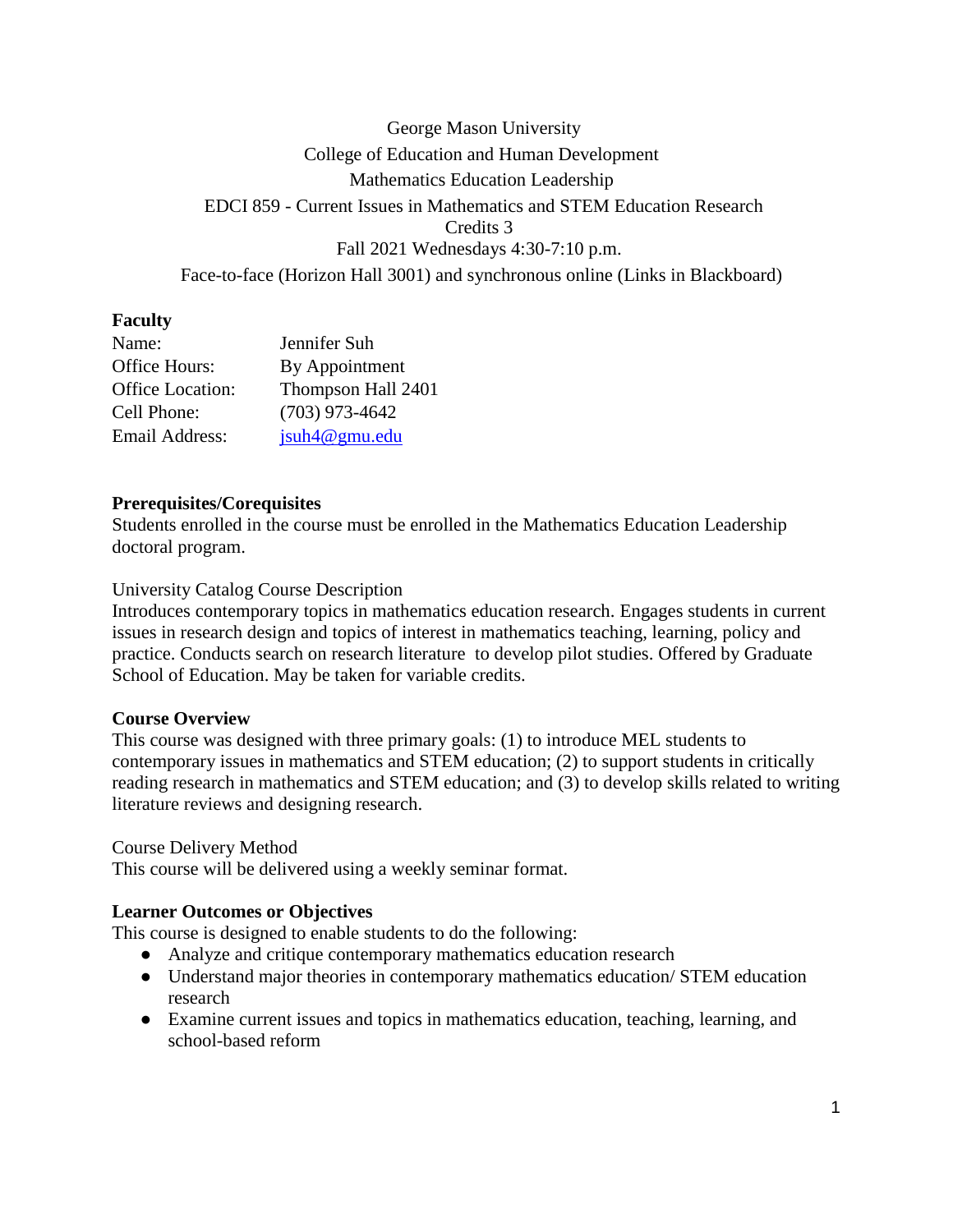- Demonstrate the ability to search the literature and to craft a literature review pertinent to their research interests that integrates seminal and contemporary literature in mathematics education
- Develop the research design for a pilot study informed by the literature review
- Develop and reinforce critical thinking, oral, and writing skills
- Write clearly and coherently
- Use APA style of writing

### **Required Texts**

Seda, P. & Brown, K. (2021). Choose to see. Dave Burgess Consulting. ISBN-13: 978- 1951600808.

Bartell, T. G. (2018). Toward Equity and Social Justice in Mathematics Education. Springer. <http://doi.org/10.1007/978-3-319-92907-1>

This handbook reflects the most current research toward equity and social justice in mathematics education, addresses the challenge of meeting the needs of marginalized students in mathematics education and includes contributions from educators writing critically about mathematics education in diverse contexts

### Kaiser, G, & Presmeg, N. (2019). Compendium for Early Career Researchers in Mathematics Education, Springer.<http://doi.org/10.1007/978-3-030-15636-7>

This compendium presents a state-of-the-art introduction for early career researchers into important theories and relevant empirical approaches for mathematics education

### American Psychological Association (2020*). Publication manual of the American psychological association*. American Psychological Association.

Use APA 7-

[https://owl.purdue.edu/owl/research\\_and\\_citation/apa\\_style/apa\\_formatting\\_and\\_style\\_guide/ge](https://owl.purdue.edu/owl/research_and_citation/apa_style/apa_formatting_and_style_guide/general_format.html) [neral\\_format.html](https://owl.purdue.edu/owl/research_and_citation/apa_style/apa_formatting_and_style_guide/general_format.html)

### **Course Performance Evaluation**

Students are expected to submit all assignments on time in the manner outlined by the instructor (e.g., Blackboard).

#### **Assignments and Examinations**

*Current Issues in Mathematics Education Research Topic Search (total 30 points) Part 1: Brief Synthesis Paper (20 points)* You will review the top journals , recent funded projects through NSF and IES on topics related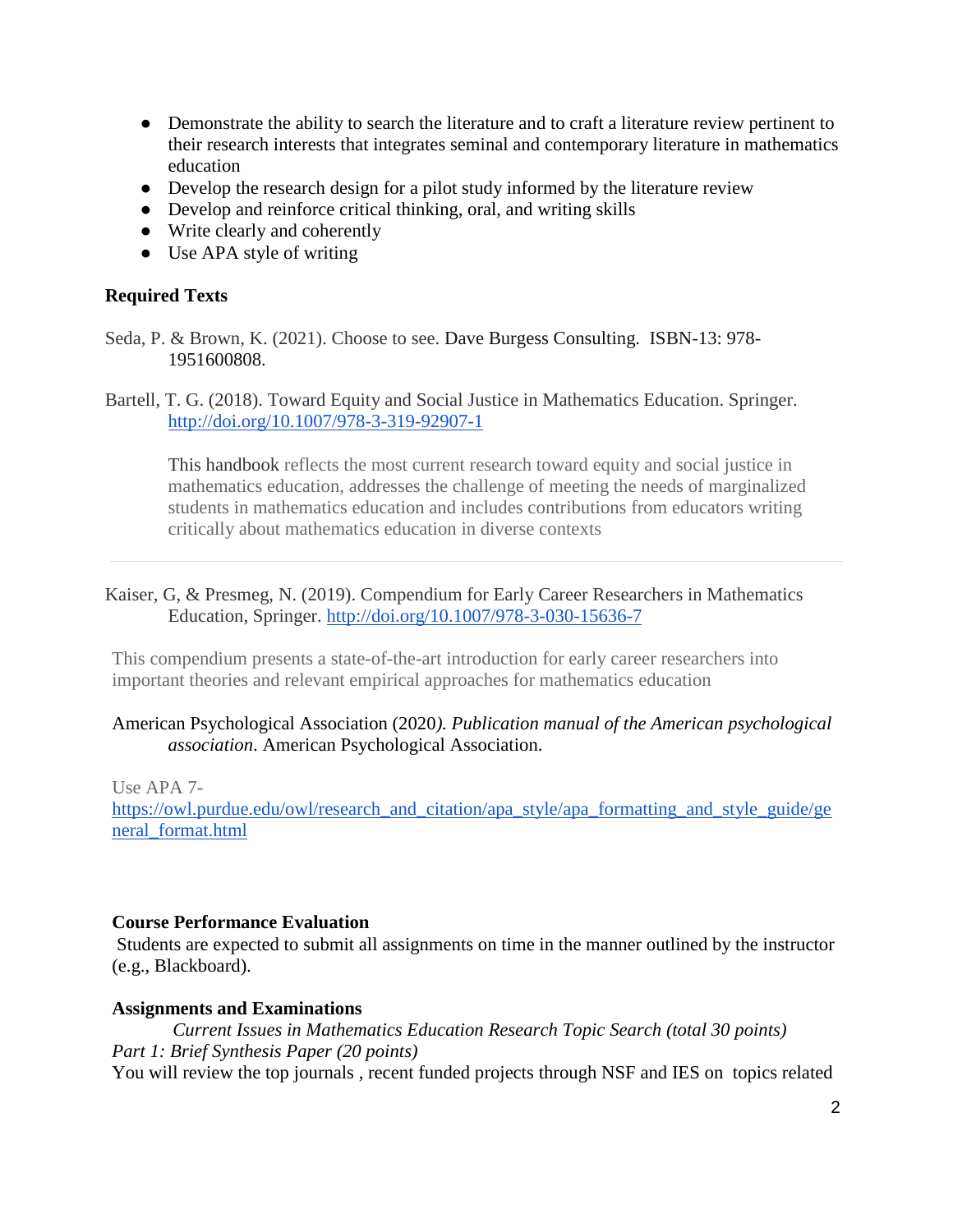to your research interest(s). Provide a summary and critique related to the project and related papers. The critique should include the following parts: purpose, methods, results and critical comments as well as reflections about the article.

### *Part 2: Lead a Research Expertise Presentation (10 points) Sign up*

You will give a (10 minute) oral presentation using a PowerPoint related to the current issues you explored that highlights the seminal, historic, and current research that informs your research topic of choice. Provide 1 or 2 papers from your synthesis for your classmates to enjoy on BB reading collection.

 *B. Pilot Research Knowledge Assignment (40 points) You will create an individual pilot study to address a research question informed by your topic of interest and methodological choices that are best suited for your study. Sections of the paper will include:* 

*PART 1: (1) Statement of the Problem; (2) Purpose of the Study; (3) Significance of the Study; (4) Research Questions (3~5 pages) Draft due Session* 

*PART 2: (5) Review of Literature (your synthesis may be worked in here) (~15-20 pages)*

*PART 3: (6) Design: Methods and Procedures; (7) Sample; ([8\) Measures;](https://drive.google.com/file/d/1Pd-gL4MkPLF_uVqQCJrphL4PgGH9gmnv/view?usp=sharing) and (9) Data Collection. (10) Preliminary Analysis (3~5 pages)*

*[https://docs.google.com/document/d/19E-](https://docs.google.com/document/d/19E-BSNRkydcZ5MlmodBGDLIYtFemXjAqPH1O9gzyfpo/edit?usp=sharing)[BSNRkydcZ5MlmodBGDLIYtFemXjAqPH1O9gzyfpo/edit?usp=sharing](https://docs.google.com/document/d/19E-BSNRkydcZ5MlmodBGDLIYtFemXjAqPH1O9gzyfpo/edit?usp=sharing)*

 *C. Preparing a Publication or a proposal for a MET Grant (15 points) Students will identify possible category for a Publication/MET grant for their area of interest. You may collaborate with a partner on a similar interest for a MET grant and/or a publication for a journal.*

*D. Weekly Reading Reflection and leading a discussion (15 points) Each of you will on the readings and it's connection to your research interest and/or a methodology that is relevant to your work. Reflection should include at least 3 big ideas, 2 questions, 1 connection to your research that you want to bring up in class discussions.* 

Students are expected to attend class regularly and fully participate. Course Performance Evaluation Weighting

| A. Current Issues in Mathematics and STEM Education<br>Research Topic Search (30 points) | 30 |
|------------------------------------------------------------------------------------------|----|
| B. Pilot Research Knowledge Assignment (40 points)                                       | 40 |
| C. Collaborative Work- Preparing a Proposal for a MET<br>Grant (15 points)               |    |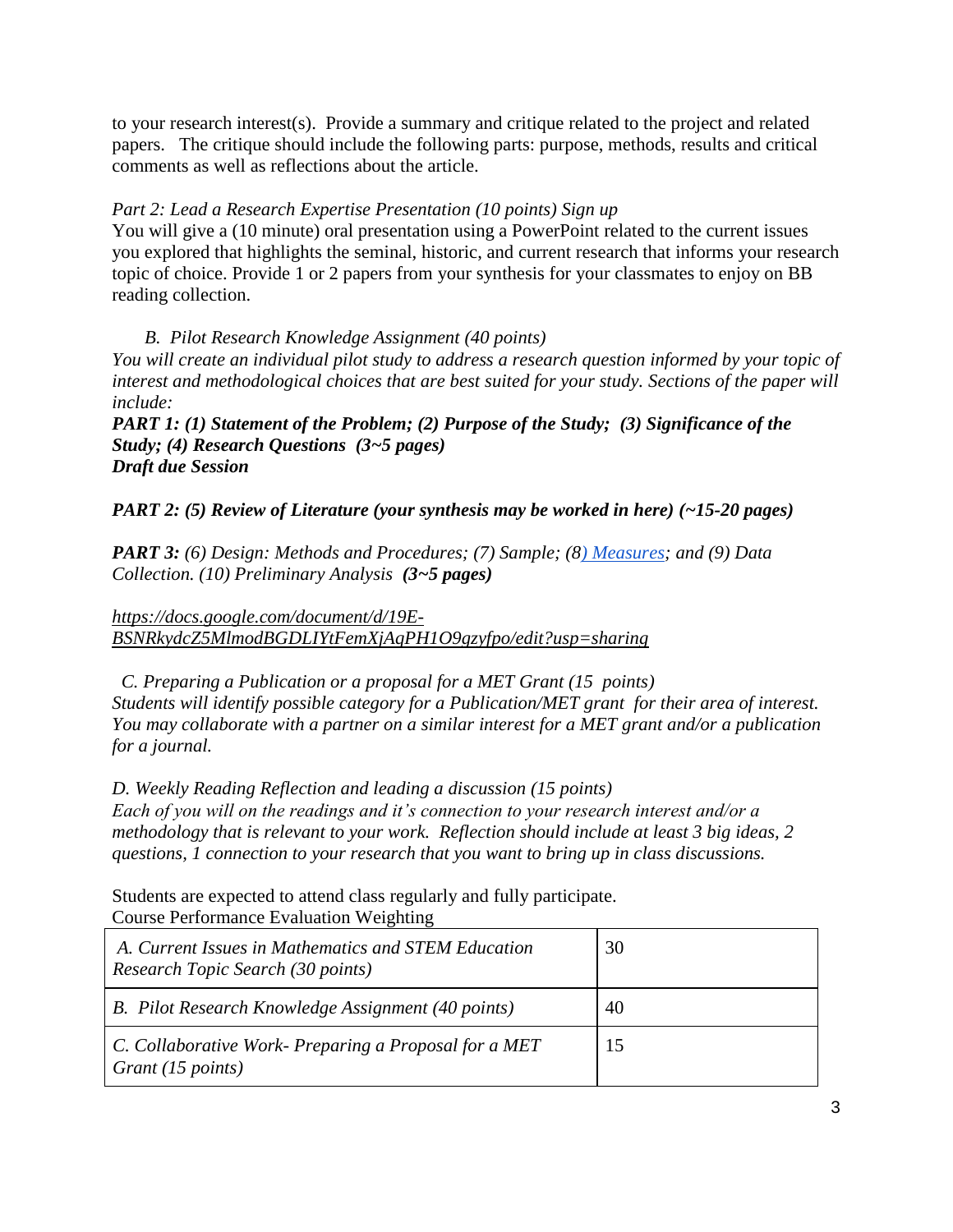| D. Weekly Reading Reflection and Participation (15 points)<br>3 big ideas, 2 questions, 1 connection to your research | 15        |
|-----------------------------------------------------------------------------------------------------------------------|-----------|
| TOTAL                                                                                                                 | $100$ pts |

### · **Grading**

The final evaluation criteria utilizes the graduate grading scale and is as follows:

| A 93%-100% | $B_{+}$ 87%-89% | $C = 70\% - 79\%$ |
|------------|-----------------|-------------------|
| A- 90%-92% | B 80%-86%       | F Below 70%       |

## **Professional Dispositions**

Students are expected to exhibit professional behaviors and dispositions at all times.

## **Core Values Commitment**

The College of Education and Human Development is committed to collaboration, ethical leadership, innovation, research-based practice, and social justice. Students are expected to adhere to these principles[:](http://cehd.gmu.edu/values/) [http://cehd.gmu.edu/values/.](http://cehd.gmu.edu/values/)

## **GMU Policies and Resources for Students**

*Policies*

- Stud[e](http://oai.gmu.edu/the-mason-honor-code/)nts must adhere to the guidelines of the Mason Honor Code (see [http://oai.gmu.edu/the-mason-honor-code/\)](http://oai.gmu.edu/the-mason-honor-code/).
- Students must follow the university policy for Responsible Use of Computing (see
- [http://universitypolicy.gmu.edu/policies/responsible-use-of-computing/\)](http://universitypolicy.gmu.edu/policies/responsible-use-of-computing/).
- Students are responsible for the content of university communications sent to their Mason email account and are required to activate their account and check it regularly. All communication from the university, college, school, and program will be sent to students solely through their Mason email account.
- Students with disabilities who seek accommodations in a course must be registered with George Mason University Disability Services. Approved accommodations will begin at the time the written letter from Disability Services is received by the instructor (se[e](http://ods.gmu.edu/) [http://ods.gmu.edu/\)](http://ods.gmu.edu/).
- Students must follow the university policy stating that all sound emitting devices shall be silenced during class unless otherwise authorized by the instructor.

## *Campus Resources*

- Support for submission of assignments to Tk20 should be directed to tk20help@gmu.edu or [https://cehd.gmu.edu/aero/tk20.](https://cehd.gmu.edu/aero/tk20) Questions or concerns regarding use of Blackboard should be directed to [http://coursessupport.gmu.edu/.](http://coursessupport.gmu.edu/)
- The George Mason University Writing Center staff provides a variety of resources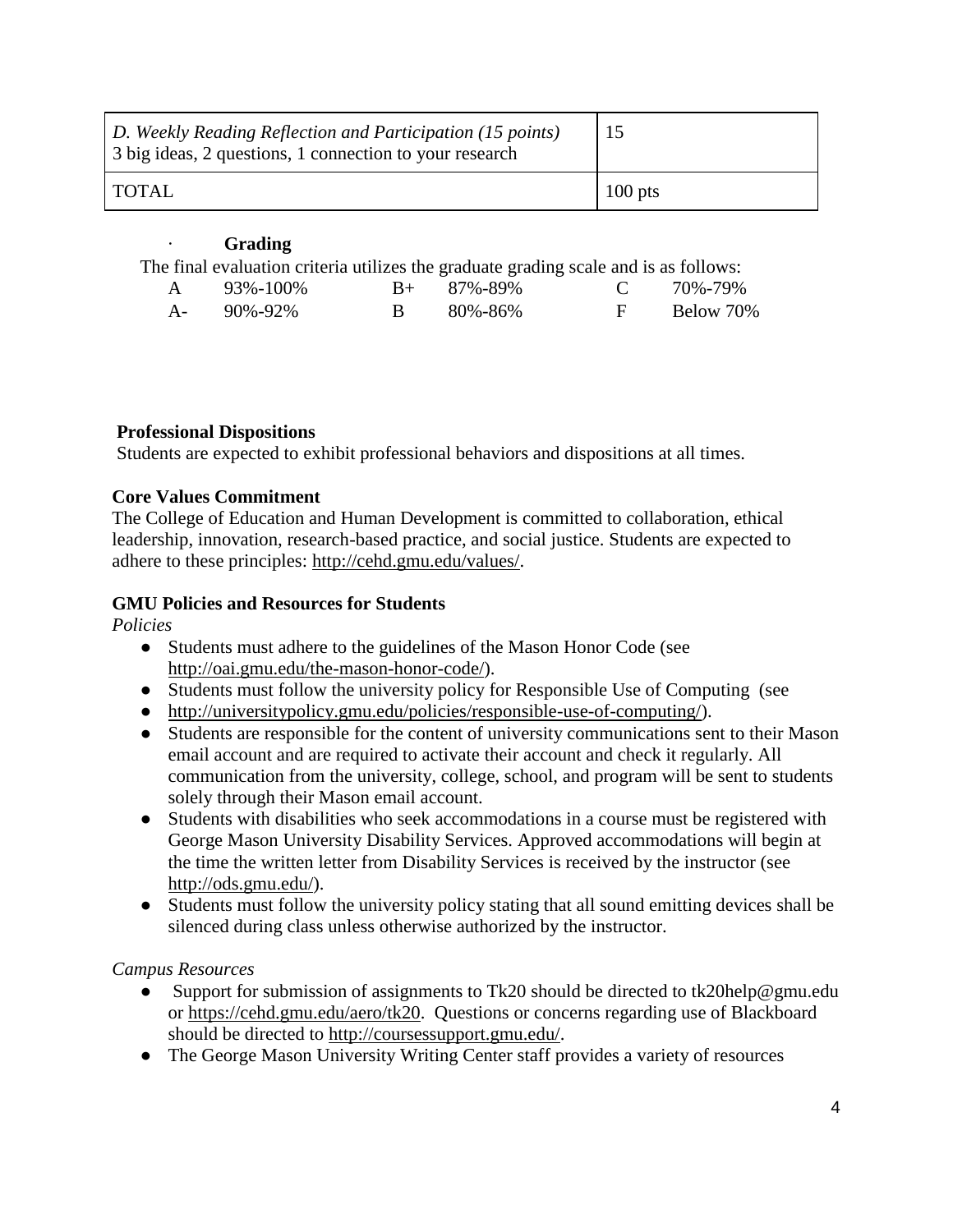- and services (e.g., tutoring, workshops, writing guides, handbooks) intended to support students as they work to construct and share knowledge through writing (se[e](http://writingcenter.gmu.edu/) [http://writingcenter.gmu.edu/\)](http://writingcenter.gmu.edu/).
- The George Mason University Counseling and Psychological Services (CAPS)
- staff consists of professional counseling and clinical psychologists, social workers, and counselors who offer a wide range of services (e.g., individual and group counseling, workshops and outreach programs) to enhance students' personal experience and academic performance (se[e](http://caps.gmu.edu/) [http://caps.gmu.edu/\)](http://caps.gmu.edu/).
- The George Mason University Office of Student Support staff helps students negotiate life situations by connecting them with appropriate campus and off-campus resources. Students in need of these services may contact the office by phone (703-993-5376). Concerned students, faculty and staff may also make a referral to express concern for the safety or well-being of a Mason student or the community by going t[o](http://studentsupport.gmu.edu/) [http://studentsupport.gmu.edu/,](http://studentsupport.gmu.edu/) and the OSS staff will follow up with the student.

For additional information on the College of Education and Human Development, please visit our website https://cehd.gmu.edu/.

# **Class Schedule**

Faculty reserves the right to alter the schedule as necessary, with notification to students. Smaller assignments may be assigned to help you work toward completion of the major projects in the course.

| Date<br><b>EDCI 859</b>               | Topic<br>Readings                                                                                                                                                                                                                               | <b>Assignment Due</b>                                                                                                             |
|---------------------------------------|-------------------------------------------------------------------------------------------------------------------------------------------------------------------------------------------------------------------------------------------------|-----------------------------------------------------------------------------------------------------------------------------------|
| Week 1-<br>8/25/21<br>Synchronous     | Introduction & Course Overview<br>In class Current Issues: Headlines<br>https://algebra.org/wp/<br>Organizations and Thought leaders<br>Where we've been and where we are headed<br>Set up Medeley<br>https://infoguides.gmu.edu/c.php?g=997801 | Bring an artifact<br>that represents a<br>current issue in<br>Math and STEM<br>education that<br>you are interested<br>in sharing |
| Week 2-<br>9/1/21<br><b>On-campus</b> | <b>Choose to See Pamela Seda and Kendall Brown Ch. 1</b><br><b>Complex Instruction</b><br>Cohen, E., & Lotan, R. (1995). Producing Equal-Status<br>Interaction in the Heterogeneous Classroom. American                                         | <b>Update Vitae/Link</b><br>to portfolio site                                                                                     |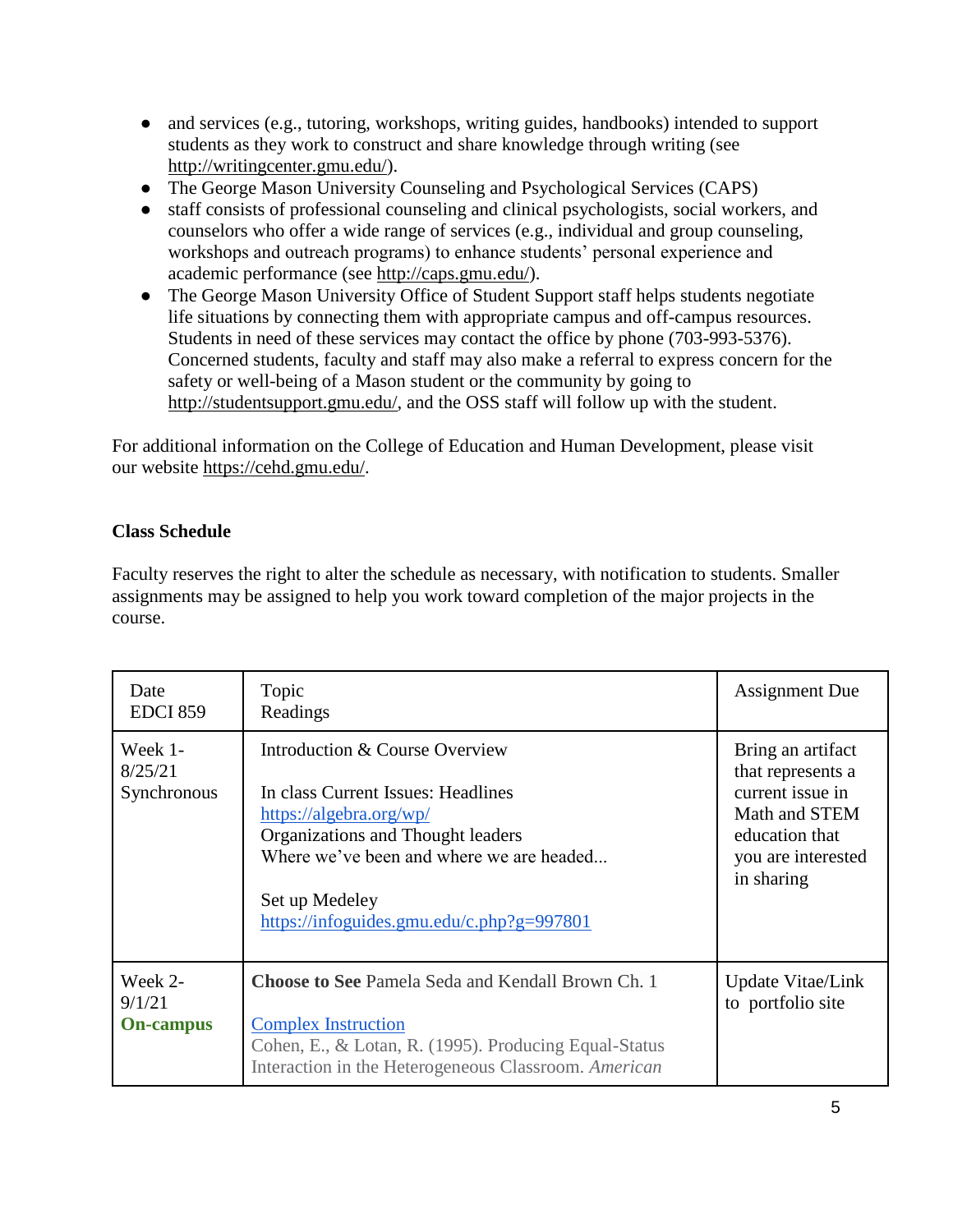|                                        | Educational Research Journal, 32(1), 99-120.<br>doi:10.2307/1163215                                                                                                                                                                                                                                                                                                                                             |                                                                                                                                                                        |
|----------------------------------------|-----------------------------------------------------------------------------------------------------------------------------------------------------------------------------------------------------------------------------------------------------------------------------------------------------------------------------------------------------------------------------------------------------------------|------------------------------------------------------------------------------------------------------------------------------------------------------------------------|
| Week 3-<br>9/8/21<br>online            | <b>Choose to See Pamela Seda and Kendall Brown Ch. 2</b><br><b>Aguirre Math Identity</b><br>Aguirre, J., & del Rosario Zavala, M. (2013). Making<br>culturally responsive mathematics teaching explicit: a lesson<br>analysis tool. Pedagogies, 8(2), 163-190. https://doi-<br>org.mutex.gmu.edu/10.1080/1554480X.2013.768518<br>Evolution of TeachMath & CRMT2                                                 | <i>*</i> Current Issues<br>Topic selection due<br>In 1-2 pages, share<br>your research<br>interests and the<br>topic you plan to<br>use for your<br>literature review. |
| Week 4-<br>9/15/21<br><b>On-campus</b> | <b>Choose to See Pamela Seda and Kendall Brown 3</b><br>from Bartell, T. G. $(2018)$<br>Making the Implicit Explicit: Building a Case for Implicit<br><b>Racial Attitudes to Inform Mathematics Education Research</b><br>Dan Battey and Luis A. Leyva                                                                                                                                                          |                                                                                                                                                                        |
| Week 5-<br>9/22/21<br>Online           | Choose to See Pamela Seda and Kendall Brown 4<br><b>Cultural Relevant Pedagogy</b><br>from Bartell, T. G. (2018)<br>Part III Student Learning and Engagement in PreK-12<br><b>Mathematics Classrooms</b><br>10 "So We Only Have One We Share with More,<br>and Then They Have Way More and They Share with Less":<br>Mathematics and Spatial Justice Laurie H. Rubel, Vivian Y.<br>Lim, and Maren Hall-Wieckert | <b>B. Pilot Research-</b><br>Part 1 due                                                                                                                                |
| Week 6-<br>9/29/21<br><b>On-campus</b> | <b>Choose to See Pamela Seda and Kendall Brown 5</b><br>Access Activate and Build on Prior knowledge<br><b>Jansen Rough Draft math</b>                                                                                                                                                                                                                                                                          |                                                                                                                                                                        |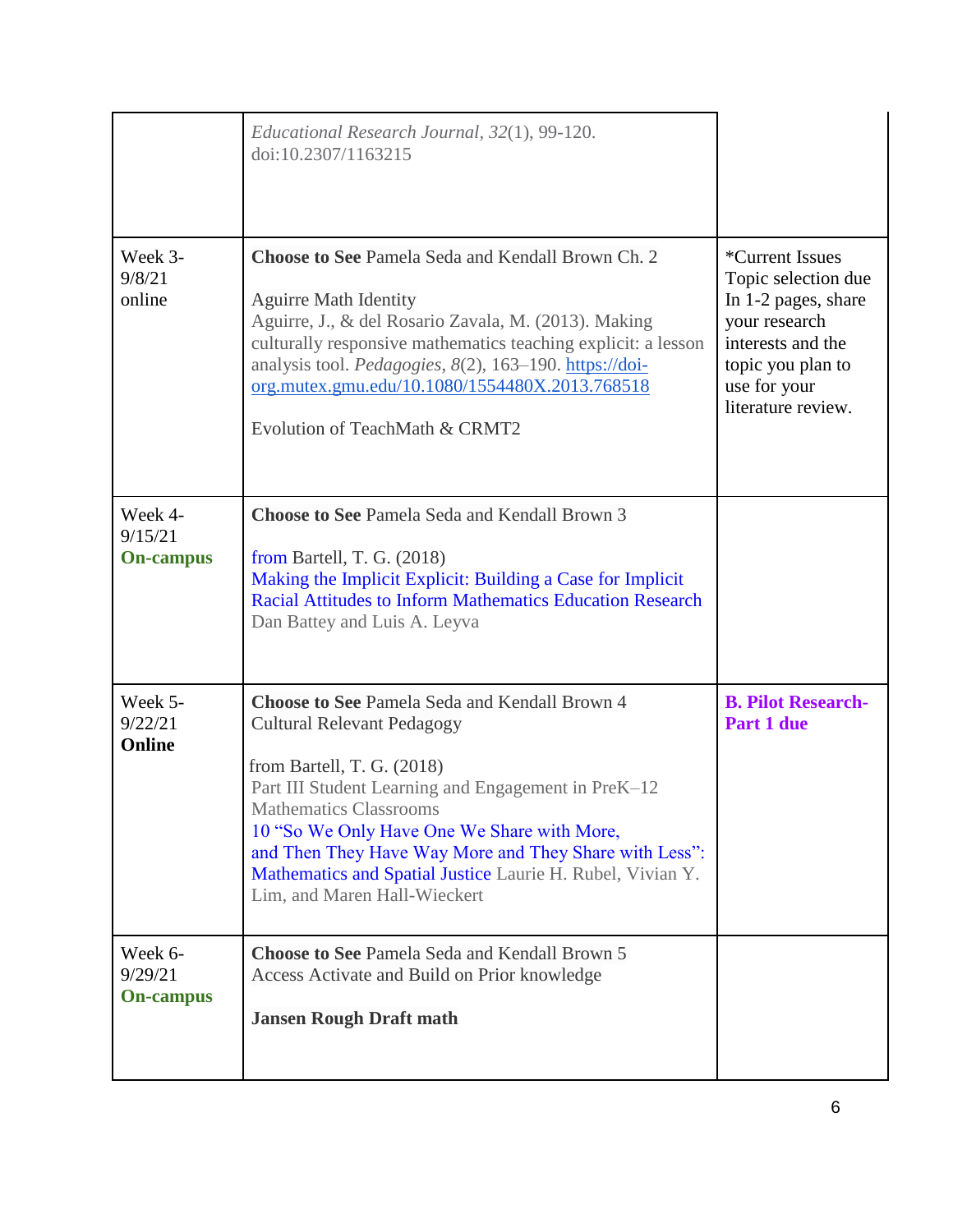|                                                           | * Literature Reviews: Searching, Surveying, and<br>Organizing                                                                                                                                                                                                                                                                                                                                                                                           |                                                                                                                                                                 |
|-----------------------------------------------------------|---------------------------------------------------------------------------------------------------------------------------------------------------------------------------------------------------------------------------------------------------------------------------------------------------------------------------------------------------------------------------------------------------------------------------------------------------------|-----------------------------------------------------------------------------------------------------------------------------------------------------------------|
| Week 7-<br>10/6/21<br><b>Synchronous</b><br><b>Online</b> | <b>Choose to See Pamela Secada and Kendall Brown 6</b><br><b>Release Control-Agency</b><br>Tru Framework & Lesson Study<br>Schoenfeld, A.H. Reframing teacher knowledge: a research<br>and development agenda. ZDM Mathematics Education 52,<br>359-376 (2020). https://doi-<br>org.mutex.gmu.edu/10.1007/s11858-019-01057-5<br>*Literature Reviews: Synthesis of Research Findings<br>How can the Center provide this connection to STEM<br>interests? |                                                                                                                                                                 |
| Week 8<br>10/13/21<br><b>On-campus</b>                    | Choose to See Pamela Seda and Kendall Brown 7 & 8<br><b>Expect More-Asset based</b><br>Superfine, A.C. An asset-based perspective on<br>prospective teacher education. J Math Teacher Educ<br>24, 331-333 (2021). https://doi.org/10.1007/s10857-<br>021-09503-6<br>* Crafting Research Questions and/or Hypotheses<br>(In class) Submit a memo that presents you research<br>question(s) and/or hypotheses related to your research topic              | <b>A. Current Issues</b><br><i>in Mathematics</i><br><b>Education</b><br><b>Research Paper</b><br>due<br>*Sign up for<br><b>Current Issues</b><br>Presentations |
| Week 9<br>10/20/21<br><b>Synchronous</b><br><b>Online</b> | Readings from Compendium for early researchers<br>1 Argumentation Analysis for Early Career Researchers<br>Christine Knipping and David A. Reid<br><b>Teacher Support for Argumentation: An</b><br><b>Examination of Beliefs and Practice   Journal for</b><br><b>Research in Mathematics Education AnnaMarie</b><br><b>Conner and Laura Marie Singletary</b><br>*Research Design: Selecting Appropriate Methodological<br>Approaches                   | *Sign up for<br><b>Current Issues</b><br>Presentations                                                                                                          |
| Week 10<br>10/27/21<br><b>On-campus</b>                   | <b>Chapter 2. Specific Design Research: An Introduction</b><br>Koeno Gravemeijer and Susanne Prediger<br>A. Supovitz, J., Ebby, C. B., Remillard, J. T., &<br>Nathenson, R. (2021). Experimental Impacts of                                                                                                                                                                                                                                             | *Sign up for<br><b>Current Issues</b><br>Presentations                                                                                                          |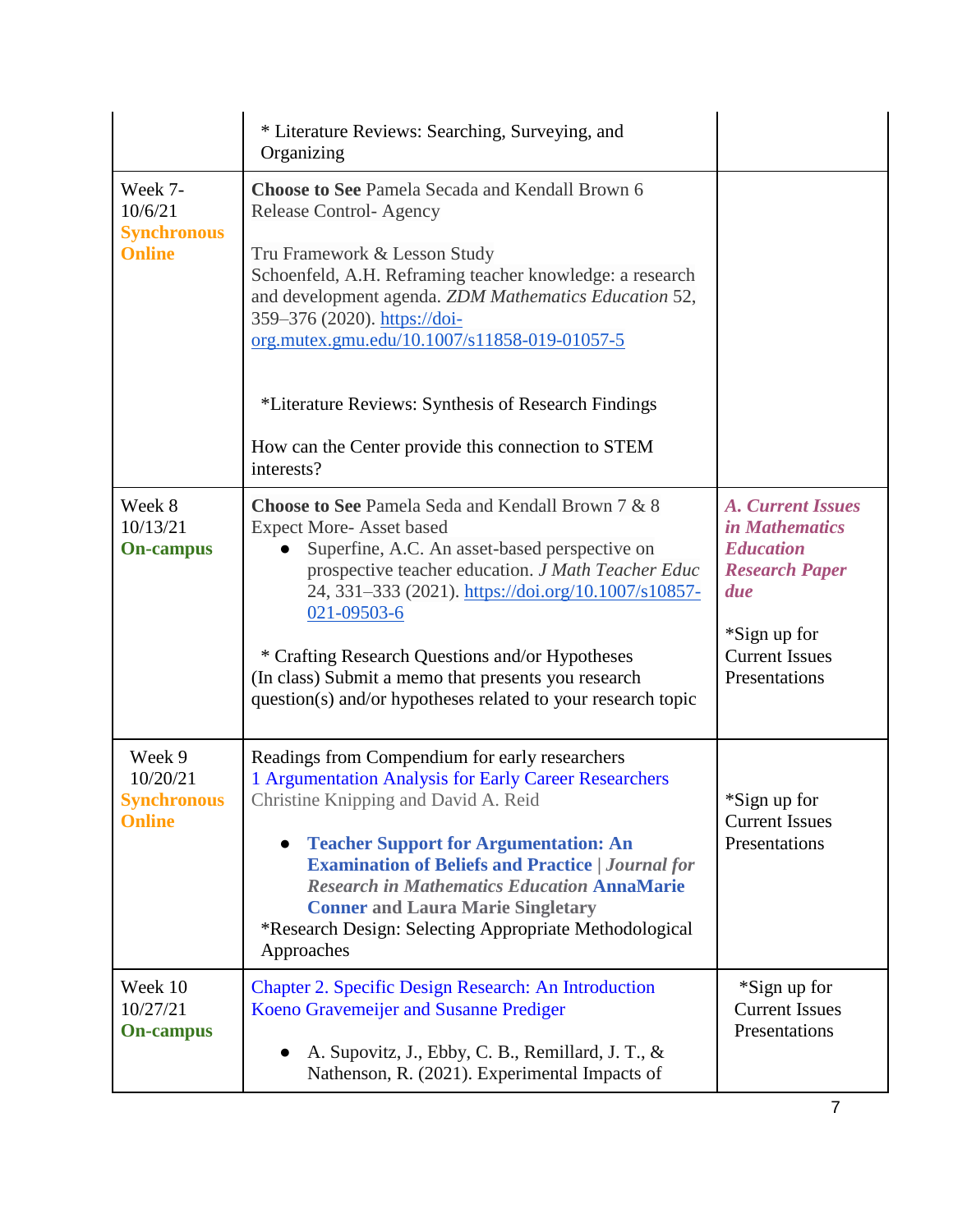|                                                            | Learning Trajectory–Oriented Formative Assessment<br>on Student Problem-Solving Accuracy and Strategy<br>Sophistication, Journal for Research in Mathematics<br>Education, 52(4), 444-475. Retrieved Aug 15, 2021,<br>from<br>https://pubs.nctm.org/view/journals/jrme/52/4/article-<br>p444.xml<br>*Research Design: Selecting Appropriate Methodological<br>Approaches                                                                                                                                                                                                                 |                                                                                                   |
|------------------------------------------------------------|------------------------------------------------------------------------------------------------------------------------------------------------------------------------------------------------------------------------------------------------------------------------------------------------------------------------------------------------------------------------------------------------------------------------------------------------------------------------------------------------------------------------------------------------------------------------------------------|---------------------------------------------------------------------------------------------------|
| Week 11<br>11/3/21<br><b>Synchronous</b><br><b>Online</b>  | <b>Chapter 4</b><br>An Introduction to Grounded Theory with a Special Focus<br>on Axial Coding and the Coding Paradigm<br>Hunt, J.H., Martin, K., Patterson, B. et al. Special<br>$\bullet$<br>educators' knowledge of student mathematical<br>thinking. J Math Teacher Educ (2021).<br>https://doi.org/10.1007/s10857-021-09508-1<br>Shaughnessy, M., Garcia, N.M., O'Neill, M.K. et al.<br>Formatively assessing prospective teachers' skills in<br>leading mathematics discussions. Educ Stud Math<br>(2021).<br>*Research Design: Selecting Appropriate Methodological<br>Approaches | *Sign up for<br><b>Current Issues</b><br>Presentations<br><b>B. Pilot Research</b><br>Part 2      |
| Week 12<br>11/10/21<br><b>Synchronous</b><br><b>Online</b> | <b>Chapter 6 Planning and Conducting Mixed Methods Studies</b><br>in Mathematics Educational Research<br>Borko, H., Carlson, J., Deutscher, R. et al. Learning<br>to Lead: an Approach to Mathematics Teacher<br>Leader Development. Int J of Sci and Math Educ 19,<br>$121 - 143(2021)$<br>*Research Design: Selecting Appropriate Methodological<br>Approaches                                                                                                                                                                                                                         |                                                                                                   |
| Week 13<br>11/17/21<br><b>On-campus</b>                    | Chapter 9. Problematising Video as Data in Three Video-<br>based Research Projects in Mathematics Education<br><b>Teacher Practice-Noticing</b><br>Jacobs, V. R., Lamb, L. L. C., & Philipp, R. A.<br>(2010). Professional noticing of children's<br>mathematical thinking. Journal for Research in                                                                                                                                                                                                                                                                                      | *Sign up for<br><b>Current Issues</b><br>Presentations<br><b>B.</b> Pilot Research-<br>Part 3 due |